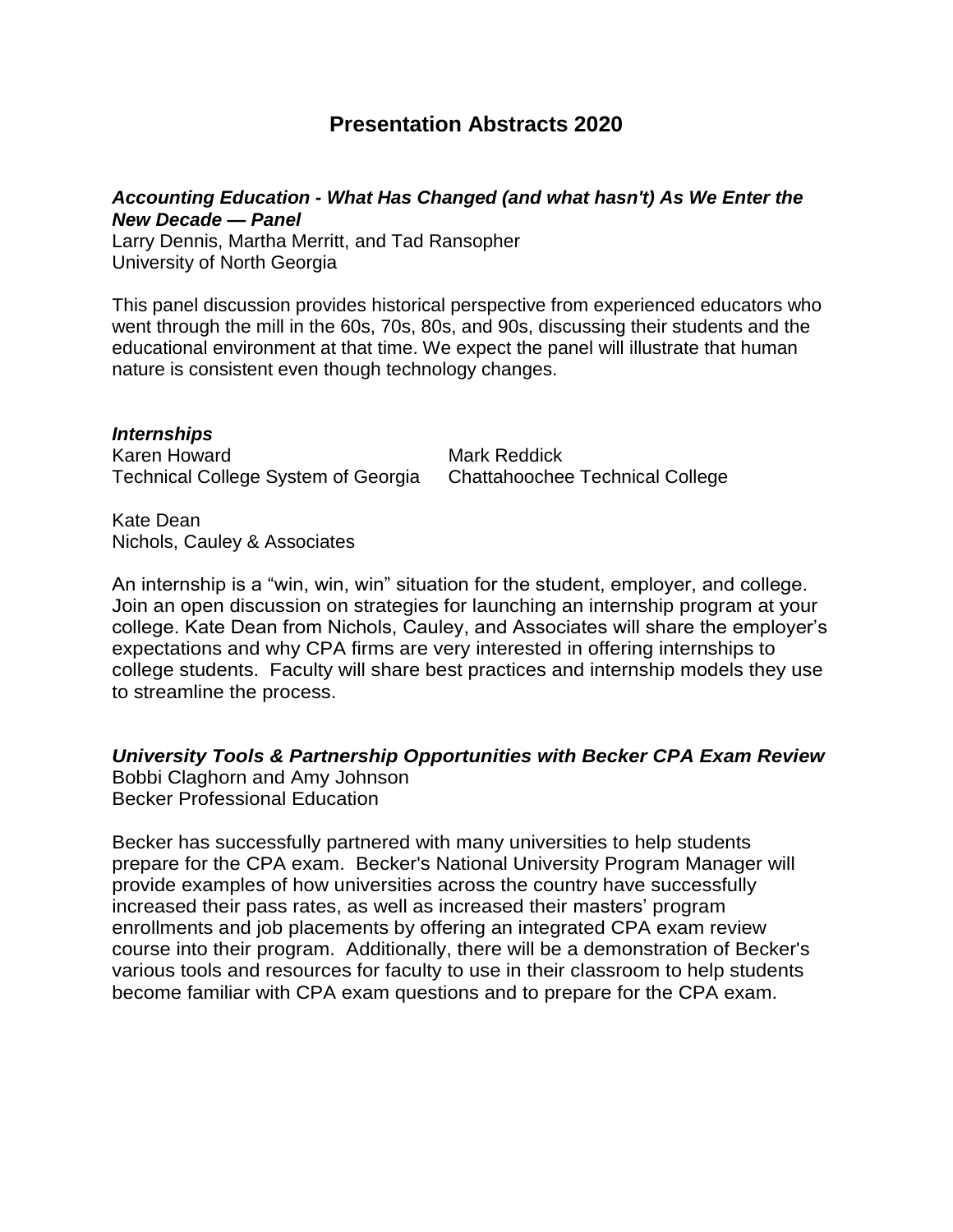### *Visualize and Connect: How Accounting Can be Better Understood Through Graphic Novel Supplementation* Kate Cotter-Reilly Clayton State University

The way students are learning is changing. Straight lectures and reading solely from the textbook are not engaging students any more. Millennials, but even more so Generation Z, are fed social media, memes, and news headlines that are more and more shocking. All of these things have seemingly created students with shorter attention spans so that they need something more engaging, like a comic book (or graphic novel), to entice them into full participation with their learning. It is my belief that this graphic novel will engage accounting students with a story they can connect with, as well as visually break down accounting concepts to make them more understandable.

## *Are Millennials and GenZ different? An investigation of ethical perceptions using ARBC*

Bill Black University of North Georgia

Ethical awareness of accounting students has been an ongoing area of concern for educators for decades, but there are few tools available to assist in evaluating the efficacy of ethics instruction. This manuscript describes an assessment of differences in ethical perceptions between students under 30 years old, at three regional universities, and a panel of experienced business professionals. Do the students see ethical implications of business conduct the same way as practitioners? The assessment utilized an innovative online ethical assessment instrument (Action Research into Business Conduct, or ARBC) designed to support such evaluation, and to permit longitudinal assessment of changes in ethical perceptions. Such an assessment can support action research instructional methods to focus ethical instruction on areas of concern, and to monitor the effectiveness of ethical instruction, potentially useful for assurance of learning efforts related to ethics.

*BA in Accounting + MAcct + Review ≠ CPA : What is the Equation?* Marlissa Phillips Clark Atlanta University

Accounting programs are consistently managing the accounting curriculum to respond to advances in the industry and changes to the CPA exam. Additionally, the programs are tasked with meeting the various learning needs of today's students. As a scholarpractitioner, I have two goals for my students: that they become thinkers and pass the CPA exam. What I have experienced is that too many of my students earn an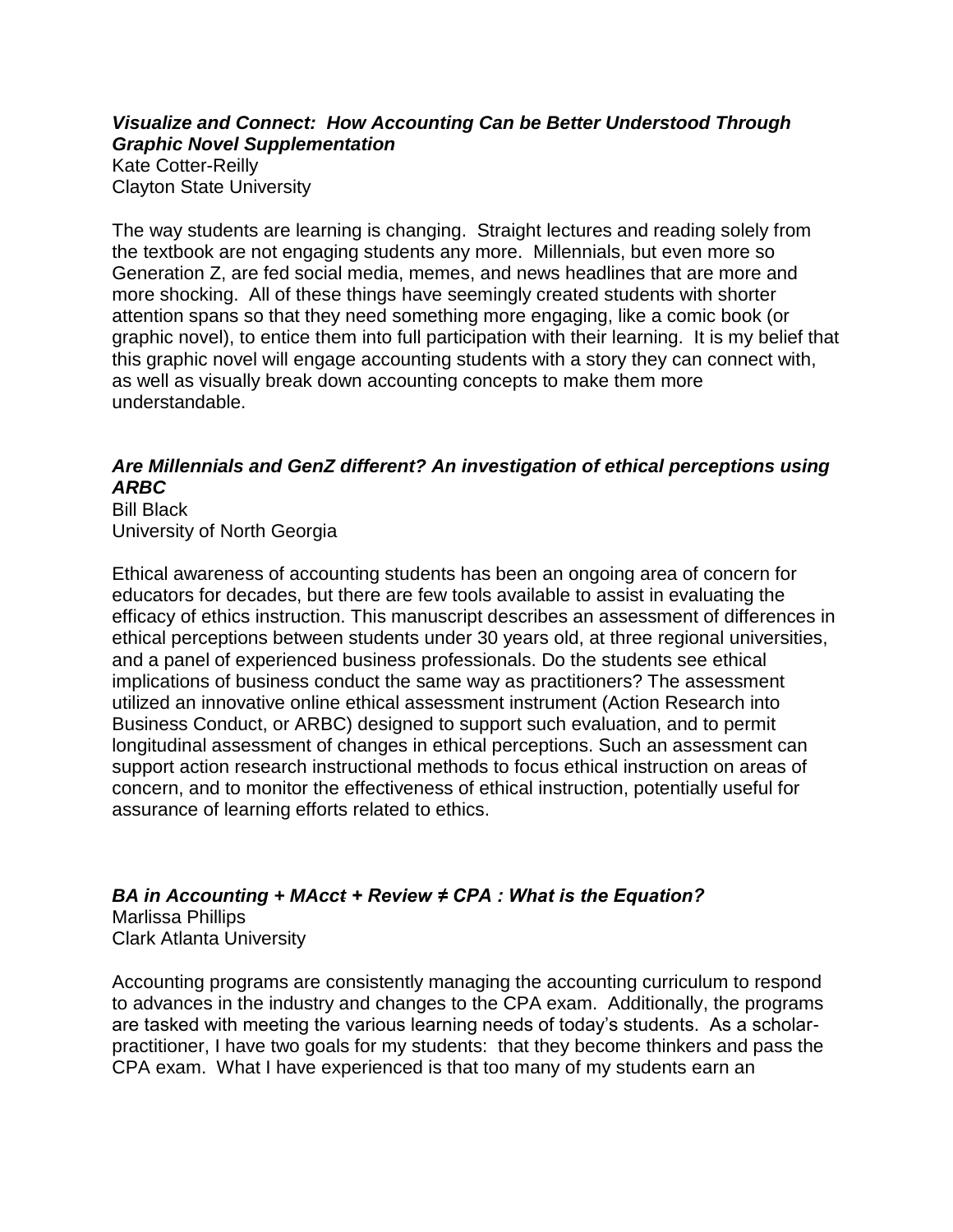undergraduate degree, earn a Master's degree and participate in some level of CPA review but they do not cross the finish line.

This case study seeks to examine the benefits of a CPA support group. CPAMate blends the traditional elements of a cohort navigating the academic components of the exam but it also provides a sense of community and accountability that is characteristic of support groups. The study outlines the formation of the group and the approach for measuring the contribution to members becoming CPAs.

## *Teaching Financial Accounting Principles to Non-Accounting Major Underclassmen: How to Engage Students Who Want to Burn You in Effigy* Michael Wiggins

Georgia Southern University

Teaching underclassmen anything is a challenge. In an environment dominated by fast news cycles and three-second memes, it can be difficult to hold a student's attention. This is particularly vexing for the educator of certain "dread" freshman and sophomore courses, such as college algebra, legal studies, and of course, financial accounting. The presenter will demonstrate certain tips and tricks that have enabled his freshman-level financial accounting students, who for the most part have no plans to major in accounting, to grasp some of the basics of debits and credits while not developing a lifelong hatred of accounting. The presentation will focus on classroom techniques, student engagement strategies that worked and that failed, and techniques for avoiding the dreaded bimodal grade distribution when teaching online courses. The presenter, who is completing a master's in accountancy this semester, will present the perspective from both sides of the fence: instructor and student.

### *Student Perceptions of Academic Dishonesty*

Donald L. Ariail and Amine Khayati Kennesaw State University

An academic dishonesty survey was completed by business administration students attending a state university in Georgia. The survey was composed of 13 true/false questions regarding cheating which included plagiarism. Seven of the questions related to various aspects of cheating such as the potential impact that cheating can have on students who desire to become CPAs. The survey results are presented by question and by demographic variable. The results provide evidence of both the incidence of cheating along with potential student justifications/rationalizations for cheating behaviors.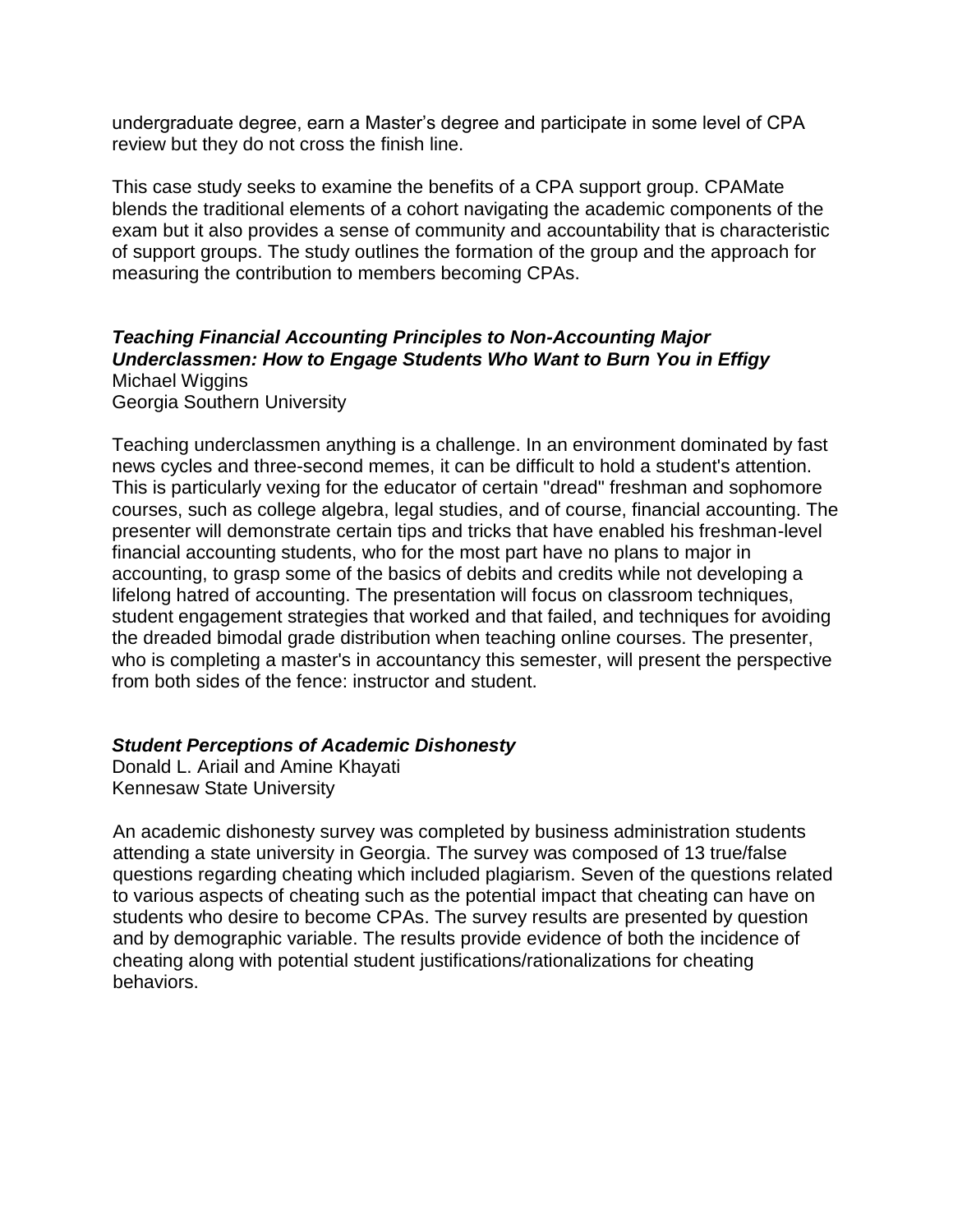### *An Introduction to Specifications Grading and Its Potential Use in Introductory Accounting Courses*

Cassie F. Bradley, Georgia Gwinnett College Catherine Cleaveland, Kennesaw State University

This presentation will look at the Specifications Grading method and explore the underpinnings of its logic. We will examine a variety of ways it has been implemented in other disciplines and discuss if Specifications Grading may be appropriate for accounting courses and how those courses, particularly Principles of Managerial Accounting might be designed.

## *S.M.A.R.T. Learning requires V-Approach to Teaching*

Sandria Stephenson Kennesaw State University

S.M.A.R.T. Learning requires a V-Approach to teaching and uses a philosophical teaching concept known as praxis which is forward and backward looking. The acronym S.M.A.R.T. stands for Situate, Maintain, Apply, Reflect, and Teach. The V-Approach is [V]alue added. Instructors must be skilled in facilitating this process of praxis, by using a [V]alue added approach to teaching. Instructors add value using the three phases of the V-Approach, which parallels the S.M.A.R.T. Learning.

### *Teaching Successful Business and Accounting Courses Online: Lessons Learned*

| Natasha Goss               | Kara Kostiuk and Megan McMahon |
|----------------------------|--------------------------------|
| East Georgia State College | Wesleyan College               |

Over the last two decades, online education in the United States has become increasingly popular due to factors such as internet accessibility, the flexibility offered by online courses, students' demands, and financial issues faced by higher education institutions. This presentation will first address issues related to online education in general: students, their expectations, readiness, and participation in online courses; content development, and our role as instructors in content development, including the integration of multimedia content, and considerations for content development; and issues related to instructors, such as transitioning from face-to-face to online instruction, teaching styles, and time management. This presentation will then address issues related more specifically to concerns regarding teaching accounting and business courses online, including ensuring a robust curriculum that will help prepare our students for professional degrees and certifications; encouraging engagement with material that is admittedly often dry; and establishing and maintaining academic integrity.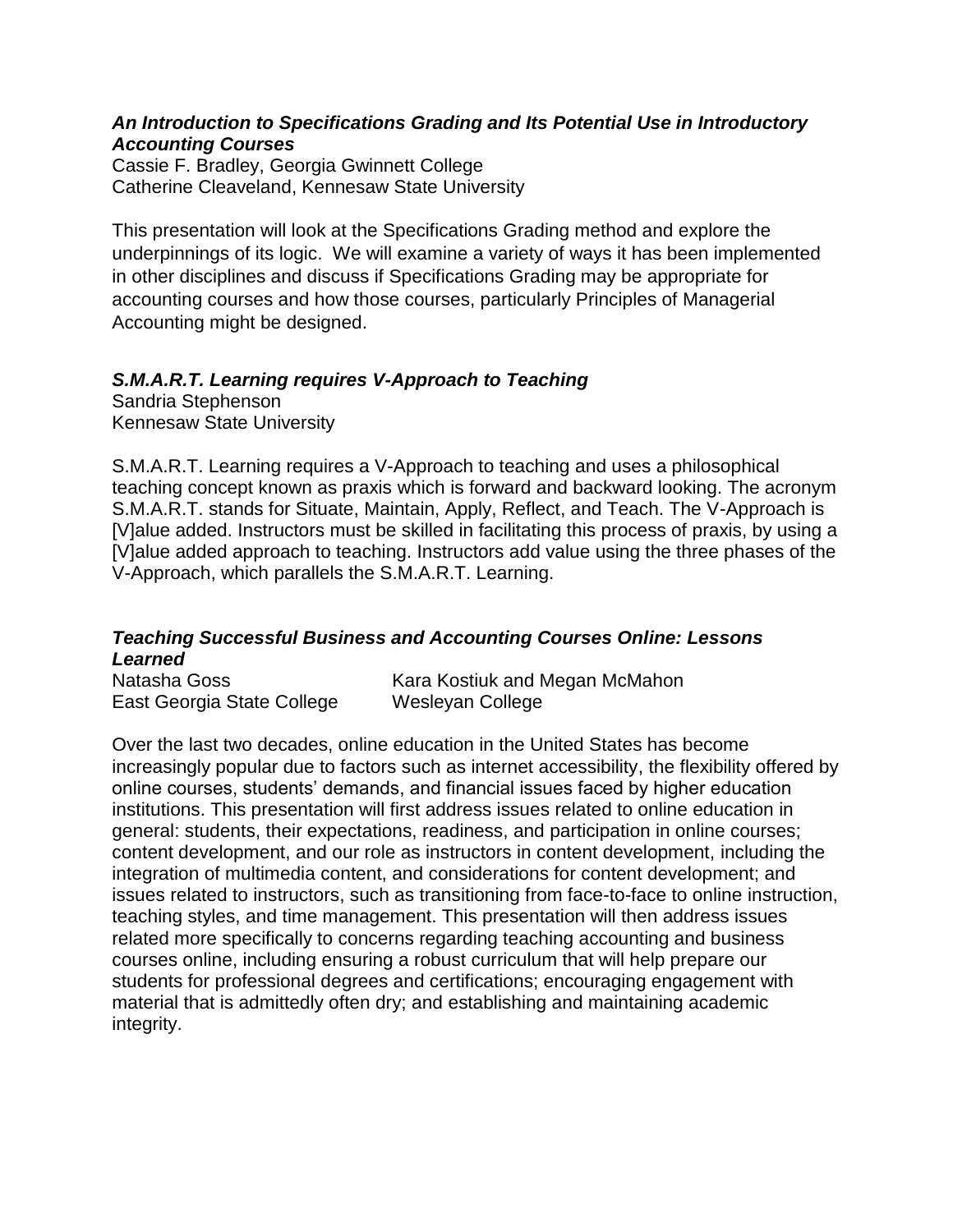## *Rethinking Tax Strategies in the Wake of the Tax Cuts and Jobs Act (TCJA) of 2017*

Kent Poff University of North Georgia

This presentation will include:

1. An overview of the Tax Cuts and Jobs Act of 2017 and the major changes to the law for individuals and entities (in general the Act increased taxable income, but decreased tax rates for a net decrease in tax). I will briefly discuss who may pay more tax and who may pay less tax.

2. How the Act has changed our planning opportunities

A. Individuals:

 a. Taxpayers with income less than about \$150,000 will probably no longer itemize deductions. This will increase state income tax.

 b. The alternative minimum tax has effectively been eliminated for taxpayers without significant preferences.

- c. There is a 20% deduction for businesses
- B. C Corporations
	- a. There is a new flat tax rate of 23% for C Corporations

 b. The new 23% flat C Corporation rate and the 20% business deduction for individuals provide opportunities to rethink the C - S Choice for small business. It is now possible for the double tax for a C Corporation to be less than the single tax for an S Corporation if distributions are properly managed.

3. A discussion of the Traditional IRA vs. the Roth IRA (this is not affected by new law, but many people are confused and make the wrong decision – see Clark Howard, Dave Ramsey, and financial planners). The correct strategy is to maximize after-tax cash flows, not minimize tax.

# *Increase Enrollment in Accountancy Programs with CFP Board Registered/PFS Financial Planning Curricula*

William Brent Carper Gordon State College

One-third of Americans appear to be on track for a reasonable retirement. One-third are, at best, playing catch-up. The final third is so far behind today that Social Security, friends, and family are likely to be their only saviors. Financially, there is almost nothing they can do to catch up. Does anyone care? The government seeks to encourage savings through various tax provisions. Employers seek ways to assist. Financial services firms advertise products and services. Accounting educators seem to do what they have always done regarding the development and implementation of financial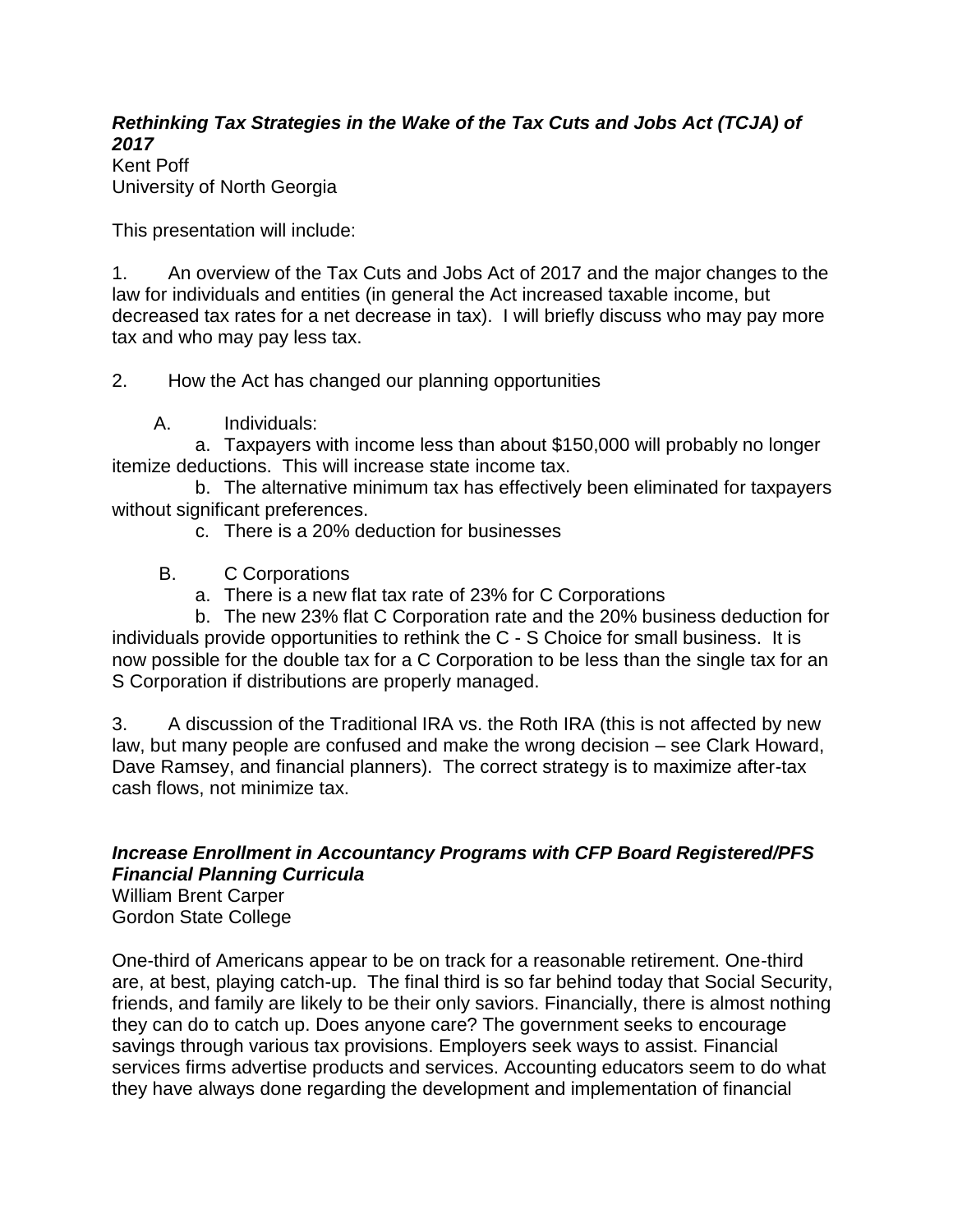planning programs—little or nothing. The time is past due for many more accounting educators to develop and implement comprehensive financial planning programs to train competent financial planners to assist people of all ages to better plan as well as fund their financial futures.

### *Using Excel to Create Self Grading Assignments and Improve Student Learning*

Russell Jon Ciokiewicz Mercer University

Using advanced formatting techniques in Microsoft Excel, create interactive and selfgrading assignments for students that facilitate both grading and learning. Provide immediate feedback to students to let them know if their answer is correct, without giving them the answer. Additionally, using advanced formula manipulation, you can give each student a customized version of homework that diminishes student copying and cheating.

## *Basic Data Analytics in R for Accountants*

Kurt Schulzke University of North Georgia

R and Python are increasingly recognized for their data analytics power and flexibility. R—which is the statistical engine that drives the high-end analytics package Alteryx—is best at statistics (clearly) and data visualization (probably). A growing consensus finds R easiest to learn and teach. This presentation, which is an adaptation of an EY Academic Resource Center case study involving Dupont analysis, offers a quick introduction to R and demonstrates how R can be deployed in auditing or forensic accounting settings for data cleansing and transformation, as well as data visualization and anomaly detection. A variety of data analytics techniques are illustrated, including sub-setting, missing value analysis, cluster analysis, and linear regression with advanced diagnostics and outlier detection.

## *Teaching Professionalism: We Must! We Can!*

Martha Merritt and Lisa Nash University of North Georgia

Whether you have been teaching a little while or a long while, you have likely reacted, at least occasionally, to student behavior or communication thinking "that was certainly not professional." As educators for tomorrow's business leaders, we have an obligation to teach professionalism. Why? How?

This session explores big ideas and small steps we can take throughout the students' college experience to guide and inspire their professional development.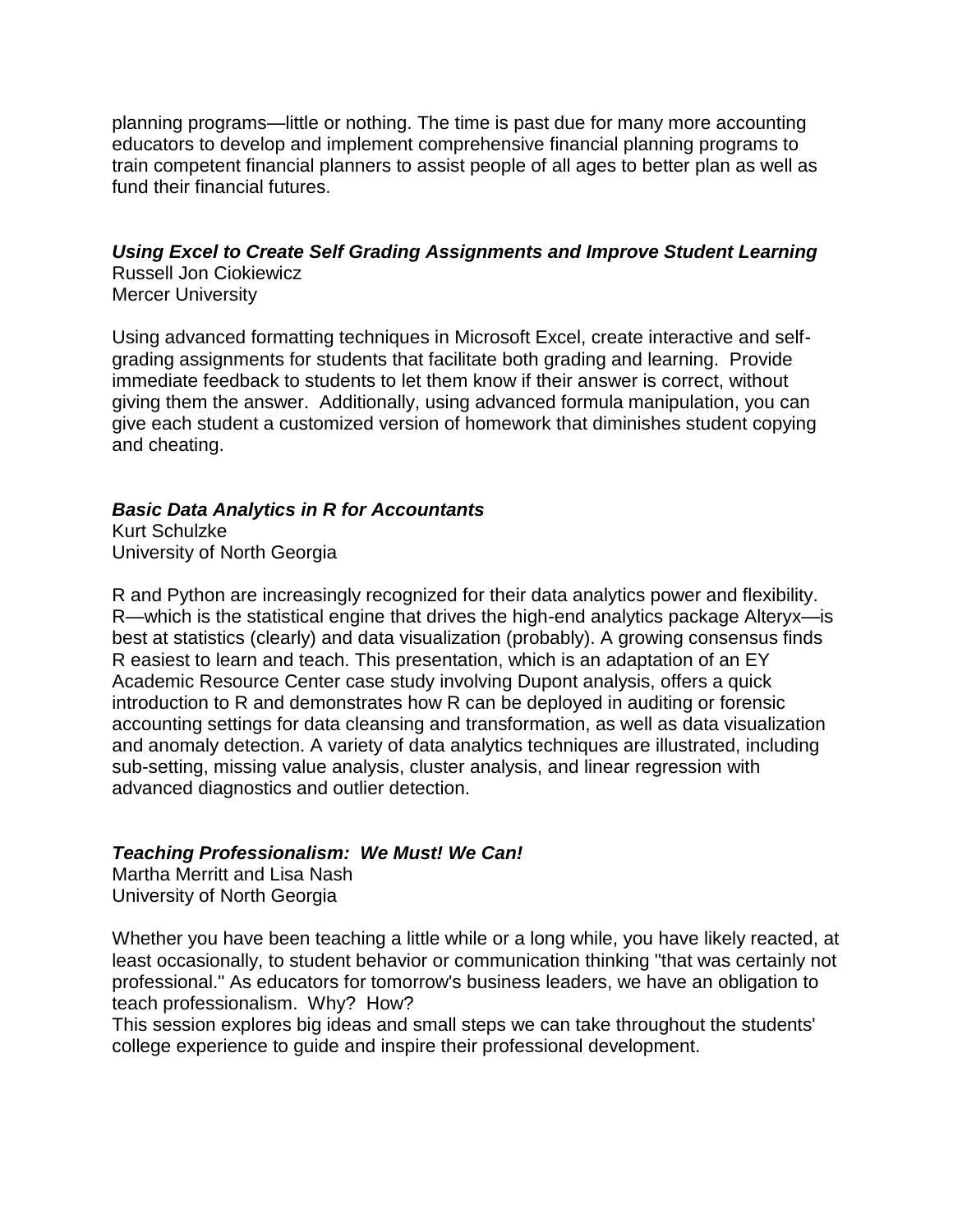*How Should Faculty Prepare Accounting Majors for the Fourth Industrial Revolution?*

Carl Gabrini Christine Jonick and Jennifer Schneider Dalton State College University of North Georgia

The rapid pace of change in technology is having a significant impact on accounting education. Advances in computer technology, software, and artificial intelligence are changing the future of the accounting field. We will discuss the importance of teaching accounting students to be technologically agile, to focus on recognizing opportunities to apply technology to routine processes and decisions. The challenge for accountants is to remain relevant by moving past the mere day-to-day processing of accounting information toward helping improve management decision-making. An example of technology impacting accounting is in the area of robotic process applications (RPA). These tools allow for automating routine transaction-based processing such accounts payable removing the human element by using digital robots. RPA offers the promise of increased efficiency and economy allowing staff to be more effective. All this evolutionary change means that accounting faculty need to prepare students to "Float like a butterfly, sting like a bee, his hands can't hit what his eyes can't see." (Muhammad Ali)

### *Improving Authenticity and Integrity of Student Learning*

Stephanie Miller and Shannon Shumate Kennesaw State University

Given the increase of online tools and resources used in both face-to-face and online classes, it is important that we keep up with changes in technology. Over time we have observed that some students are utilizing non-approved apps and websites in order to gain answers and solutions to online assignments. We have been exploring some best practices to help maintain authenticity and integrity of student learning. Join us as we share some of the discoveries we have made in dealing with this issue.

#### *The Impact of Professional Development within Accounting Programs* Ben McMillan Georgia College

Significant existing research suggests that the primary motivation of students majoring in accounting is future employment prospects. By appealing to this motivation through a professional development class, it appears that student performance is improved systemically across an accounting program. More importantly, the required participation reaches marginal students who gain internal motivation to increase and maintain their GPA throughout their undergraduate degree. Job search and networking are not the only skills that appear to impact student motivation. Accounting related technology skills such as Excel, QuickBooks, and tax preparation software look as if they also positively